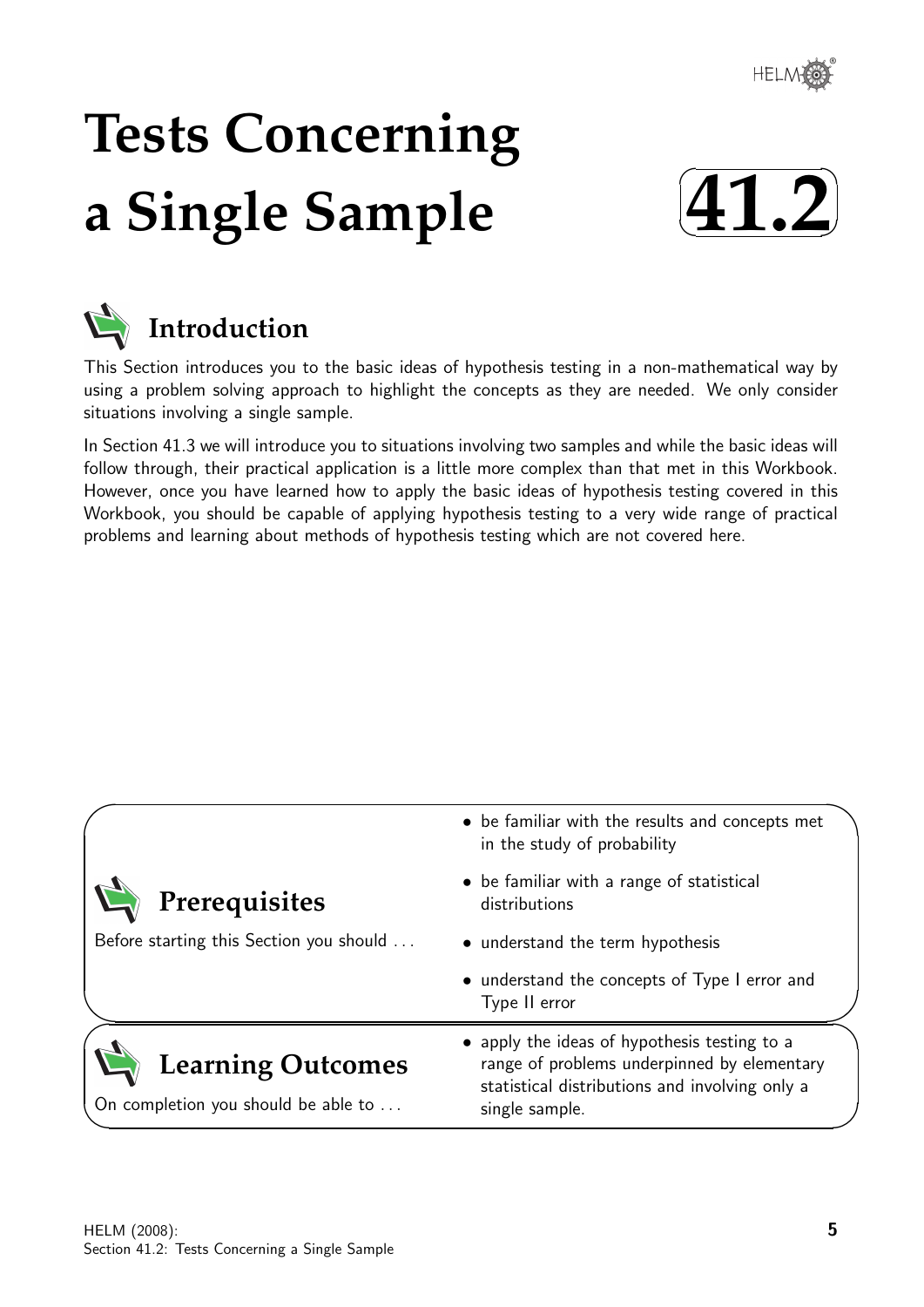# **1. Tests of proportion**

# **Problem 1**

SwitchRight, a manufacturer of engine management systems requires its supplier of control modules to supply modules with at least 99% complying with their specification. The quality control operators at SwitchRight check a random sample of 1000 control modules delivered to SwitchRight and find that 985 match the specification. Does this result imply that less than 99% of the control modules supplied do not match SwitchRight's specification?

## Analysis

Firstly, we set up two hypotheses concerning the control modules. The first hypothesis, called the null hypothesis is denoted by

 $H_0$ : 99% of the control modules match SwitchRight's specification.

The second hypothesis, called the alternative hypothesis and is denoted by

 $H_1$ : less than 99% of the control modules match SwitchRight's specification.

The alternative hypothesis is essentially saying that in this case, that SwitchRight cannot rely on its supplier of control modules supplying delivering batches of modules where 99% match SwitchRight's specification.

Secondly, we describe the random sample from a statistical point of view, that is we find a statistical distribution which describes the behaviour of the sample. Suppose that  $X$  is the number of control modules in a random sample of 1000 matching SwitchRight's specification.

We assume that the control modules are independent and that for each module the specification is either matched or it isn't. Under these conditions,  $X$  has a binomial distribution and the problem can be summarised as follows:

$$
X \sim B(1000, p)
$$
  
\n
$$
H_0: p = 0.99 \qquad H_1: p < 0.99
$$

Thirdly, we set up a mechanism to enable us to make a decision between the two hypotheses. This is done by assuming that  $H_0$  is correct until we can show otherwise.

Given that  $H_0$  is correct we can calculate the mean  $\mu$  and the standard deviation  $\sigma$  of the distribution as follows:

$$
\mu = np = 1000 \times 0.99 = 990
$$

$$
\sigma = \sqrt{np(1-p)} = \sqrt{1000 \times 0.99 \times 0.01} = 3.15
$$

Notice that

(a)  $np > 5$  and (b)  $n(1-p) > 5$ 

so that we can use the normal approximation to the binomial distribution, that is

 $B(1000, 0.99) \approx N(990, 3.15^2)$ 

The sample value obtained is 985 and we now assess how close 985 is to the expected result of 990 by defining a remote left tail (in this case) of the normal distribution and asking if the number 985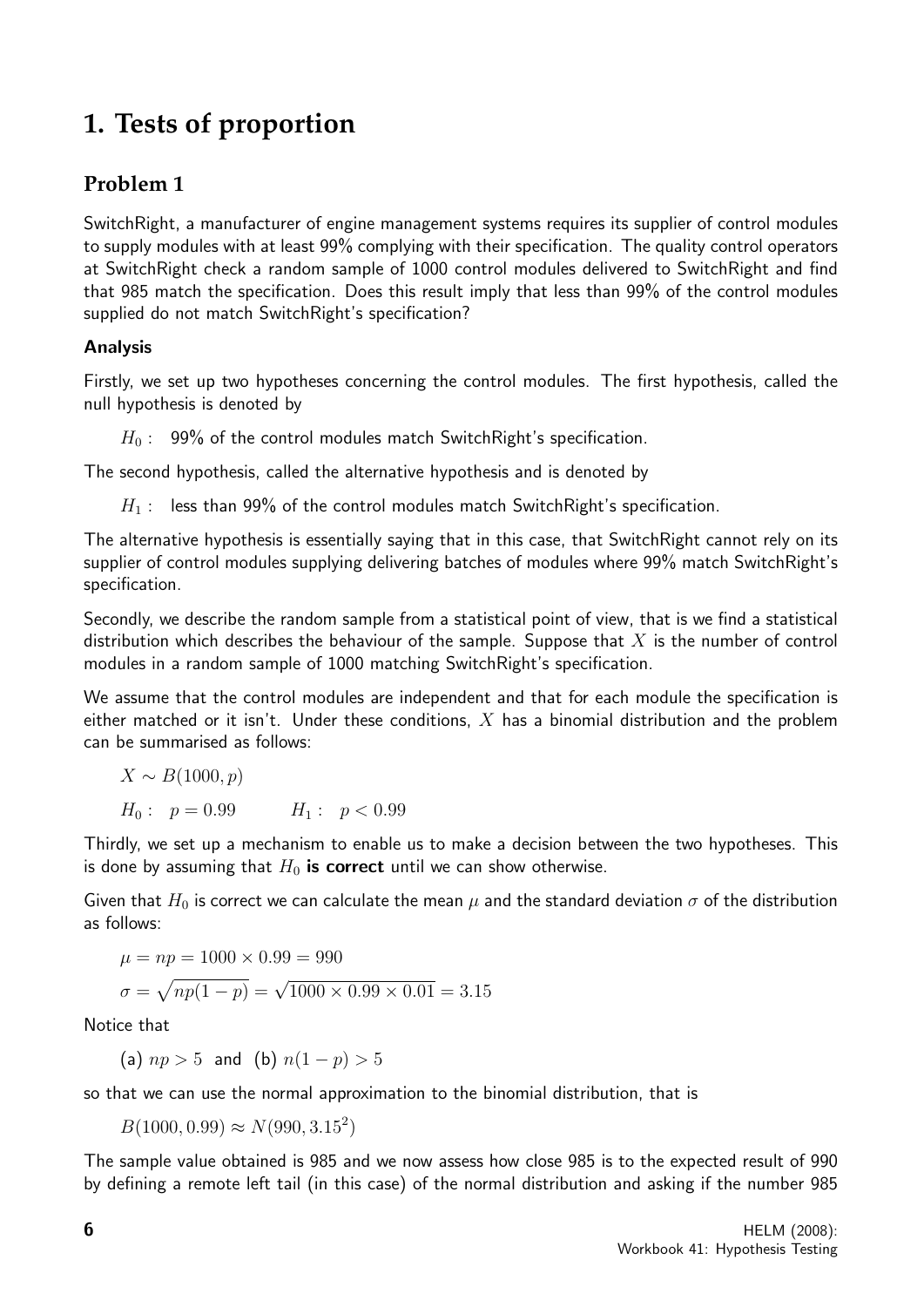occurs in the left tail of the distribution or in the main body of the distribution.

In practice, we use the tail(s) of the standard normal distribution and convert a problem involving the distribution  $N(\mu, \sigma^2)$  into one involving the distribution  $N(0, 1)$ . Diagrammatically the situation can be represented as shown below:



#### Figure 1

In general, the tails of a distribution can be defined to occupy any proportion of the distribution that we wish, the proportions chosen are usually taken as either 5% or 1%.

Given this information and a set of tables for the standard normal distribution we can assign values to the limits defining the tails.

> Throughout this Workbook we shall use the 5% proportion to define the tail(s) of a distribution unless otherwise stated.

In the case we have here, the alternative hypothesis states that  $p$  is less than 0.99. Because of this we use only one tail occupying a total of 5% of the distribution.

To discover where the number 985 lies within the distribution (tail or main body) we standardise 985 with respect to the normal distribution  $N(990,3.15^2)$  in the usual way (see HELM 39). The calculation is:

$$
P(X \le 985) = P\left(Z \le \frac{985.5 - 990}{3.15}\right) = P(Z \le -1.43)
$$

Notice that 985.5 is used and not 985. This because we are using a continuous normal distribution to approximate a discrete binomial distribution and so

 $P(X = 985) \approx P(984.5 \le X \le 985.5)$ 

the right-hand side being calculated from the normal distribution.

The number  $-1.43$  is greater than (to the right of)  $-1.645$  and so the number 985 occurs in the main body of the distribution not in the left tail. This suggests that the evidence does not support the claim that the number of control modules supplied meeting SwitchRight's specification is different from 99%. Essentially, we accept the null hypothesis since we do not have the evidence necessary to reject it. Note that this result does not prove that the claim is true.

Before looking at similar problems, we will look at the possible ways of defining the tails of the standard normal distribution. As stated previously, we shall, in these notes, always use a total of 5% for the tail or tails of a distribution.

We say that we are making a decision at the 5% level of significance.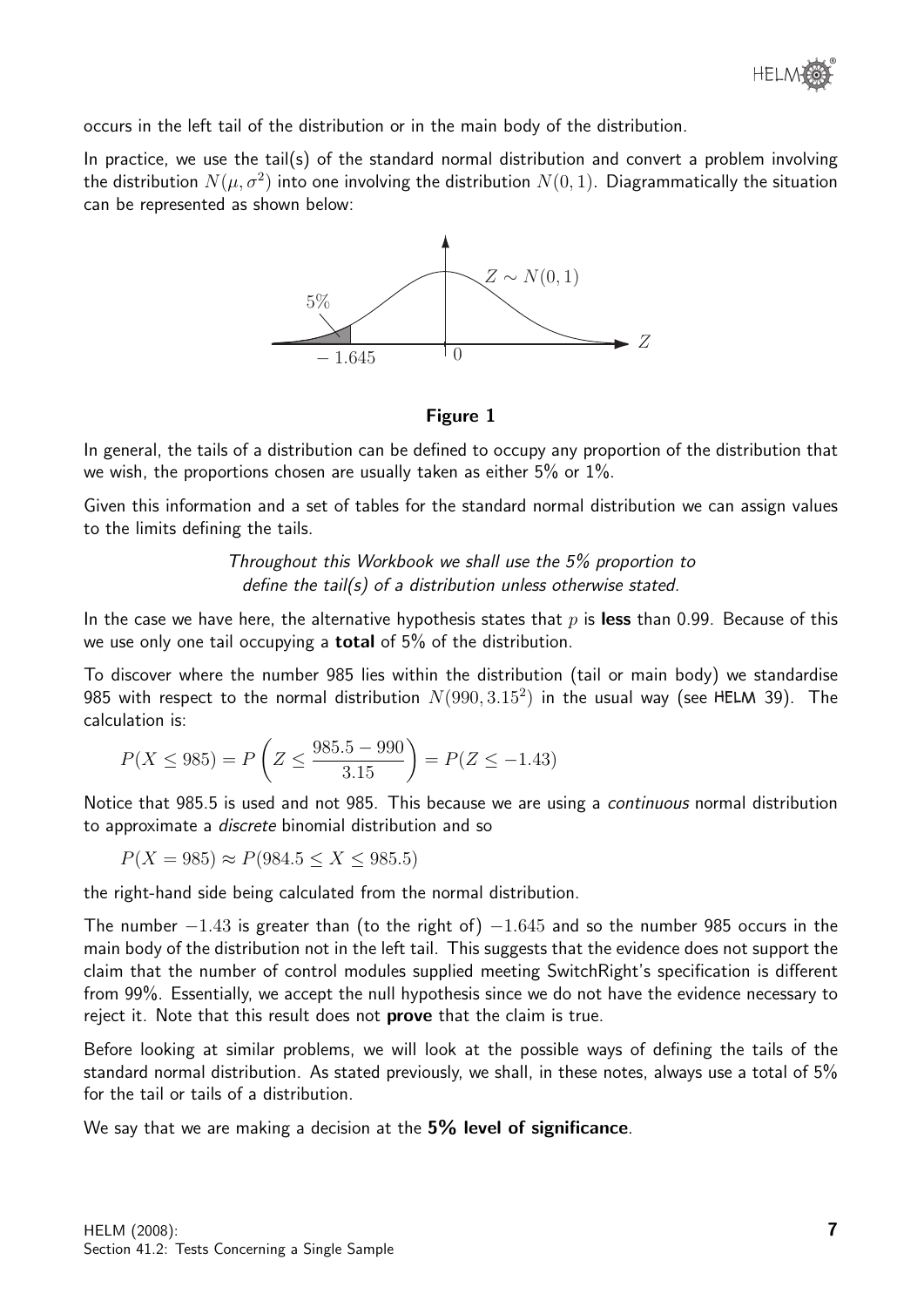The situation is represented by the following three figures:



The values  $\pm 1.96$ ,  $+1.645$  and  $-1.645$  are easily obtained from the standard normal table (Table 1) given at the end of this Workbook. The appropriate lines from the table are reproduced on the following page for ease of reference. Note that it is sometimes advisable to be 99% sure (rather than 95% sure) of either correctly accepting or rejecting a null hypothesis. In this case we say that we are working at the 1% level of significance. The situation diagrammatically is exactly the same as the one shown above except that the 5% tail areas become 1% and the 2.5% areas become 0.5%.

The corresponding values of Z are  $\pm 2.58$ ,  $+2.33$  and  $-2.33$  depending on whether a one-tailed or a two-tailed test is being performed.

Particular note must always be taken of the form of the hypotheses and the corresponding test, one-tailed or two-tailed.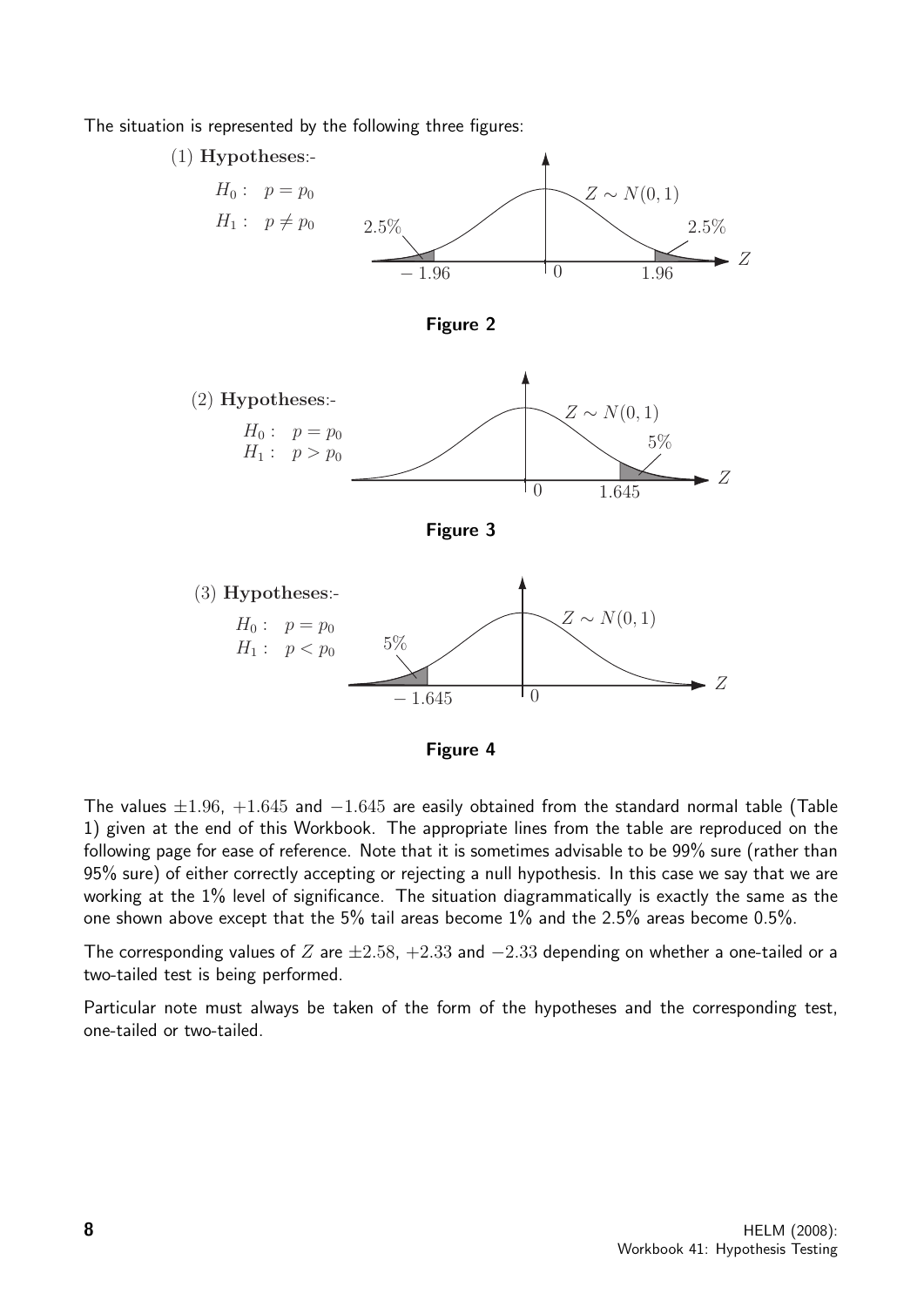# **Extracts from the normal probability integral table**

#### Case 1 - 5% level of significance

| $Z = \frac{X-\mu}{\sigma}$ 0.00 0.01 0.02 0.03 0.04 0.05 0.06 0.07 0.08 0.09 |                                                    |  |  |  |  |  |
|------------------------------------------------------------------------------|----------------------------------------------------|--|--|--|--|--|
| 1.6 .4452 4463 4474 4485 4495 4505 4515 4525 4535 4545                       |                                                    |  |  |  |  |  |
|                                                                              | .4713 4719 4726 4732 4738 4744 4750 4756 4762 4767 |  |  |  |  |  |

#### Case 2 - 1% level of significance

| $Z = \frac{X-\mu}{\sigma}$ 0.00 0.01 0.02 0.03 0.04 0.05 0.06 0.07 0.08 0.09 |  |  |  |  |  |
|------------------------------------------------------------------------------|--|--|--|--|--|
| 2.3 4893 4896 4898 4901 4904 4906 4909 4911 4913 4916                        |  |  |  |  |  |
| 2.5 .4938 4940 4941 4943 4945 4946 4948 4949 4951 4952                       |  |  |  |  |  |

We shall now look at a problem which is similar in type to Problem 1 and solve it using the ideas discussed in the analysis of that problem.

# **Problem 2**

The Head of Quality Control in a foundry claims that the castings produced in the foundry are 'better than average.' In support of this claim he points out that of a random sample of 60 castings inspected, 59 passed. It is known that the industry average percentage of castings passing quality control inspections is 90%. Do these results support the Head's claim?

#### Analysis

Let X denote the number of castings passing the quality control inspection from the sample of 60. Assuming that a casting either passes or fails the inspection process, we can assume that X follows the binomial distribution

 $X \sim B(60, p)$ 

where  $p$  is the probability that a casting passes the inspection.

The null hypothesis  $H_0$ , is that the probability that a casting passes the inspection is the same as the industry average. The alternative hypothesis  $H_1$ , is that the Head of Quality Control is correct in his claim that castings produced in his foundry have a greater chance of passing the inspection. The problem can be summarised as:

$$
X \sim B(60, p)
$$
  
\n
$$
H_0: p = 0.90 \qquad H_1: p > 0.90
$$

#### The form of the alternative hypothesis dictates that we do a one-tailed test.

If  $H_0$  is correct we can calculate the mean and standard deviation of the binomial distribution above and, assuming that the appropriate condition are met, use the normal distribution with the same mean and standard deviation to solve the problem. The calculations are:

$$
\mu = np = 60 \times 0.90 = 54
$$

$$
\sigma = \sqrt{np(1-p)} = \sqrt{60 \times 0.90 \times 0.10} = 2.32
$$

Notice that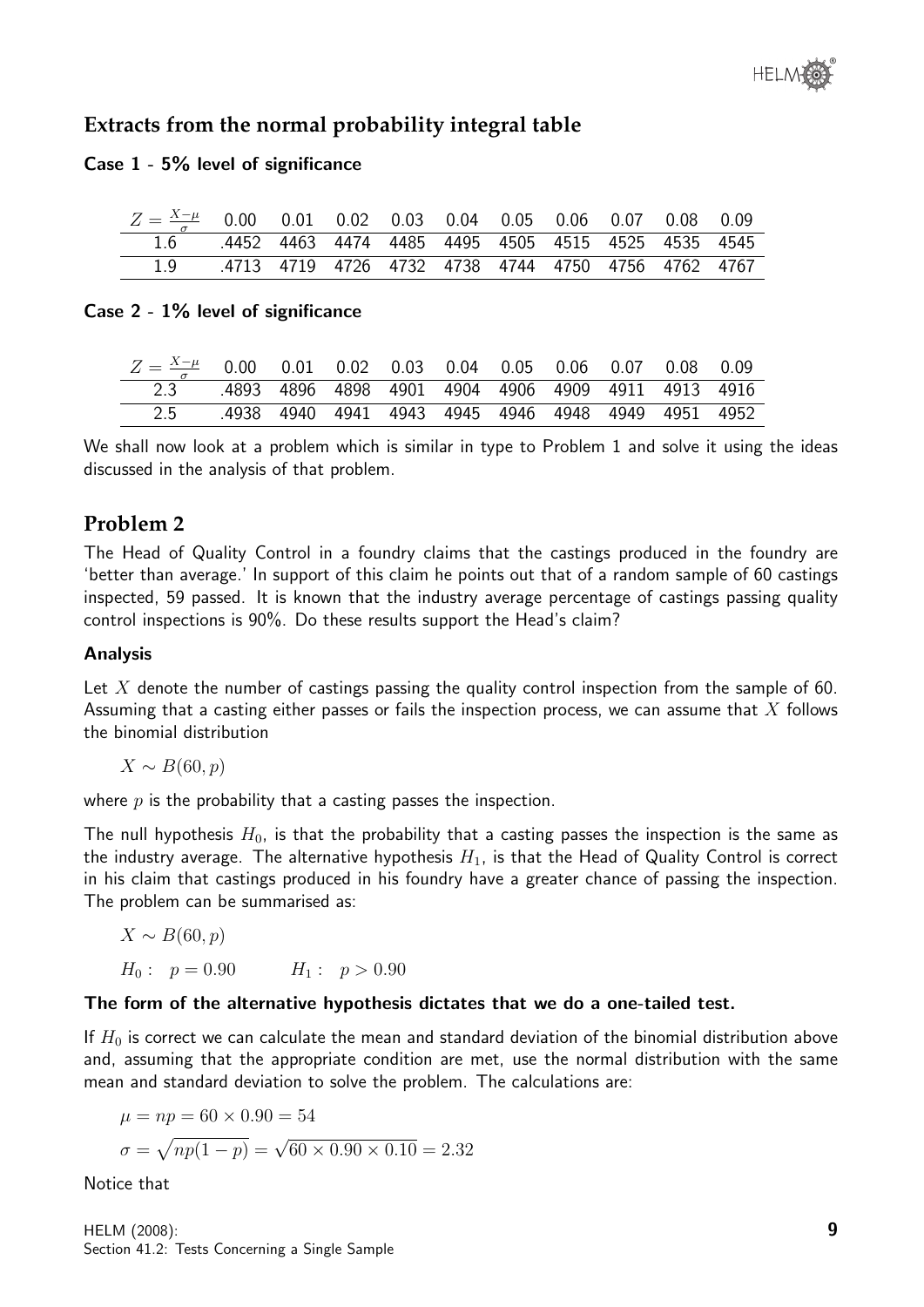(a)  $np > 5$  and (b)  $n(1-p) > 5$ 

so that we can use the normal approximation to the binomial distribution, that is

 $B(60, 0.90) \approx N(54, 2.32^2)$ 

In order to make a decision, we need to know whether or not the value 59 is in the remote tails of the distribution or in the main body. Recall that the hypotheses are:

 $H_0: p = 0.90$   $H_1: p > 0.90$ 

so that we must do a one-tailed test with a critical value of  $Z = 1.645$ .

The calculation is:-

$$
P(X \ge 59) = P\left(Z \ge \frac{58.5 - 54}{2.32}\right) = P(Z \ge 1.94)
$$

The situation is represented by the following figure.



Figure 5

Since  $1.94 > 1.645$ , the result is significant at the 5% level and so we reject the null hypothesis. The evidence suggests that we accept the alternative hypothesis that, at the 5% level of significance, the Head of Quality Control is making a justified claim.



A firm manufactures heavy current switch units which depend for their correct operation on a relay. The relays are provided by an outside supplier and out of a random sample of 150 relays delivered, 140 are found to work correctly. Can the relay manufacturer justifiably claim that at least 90% of the relays provided will function correctly?

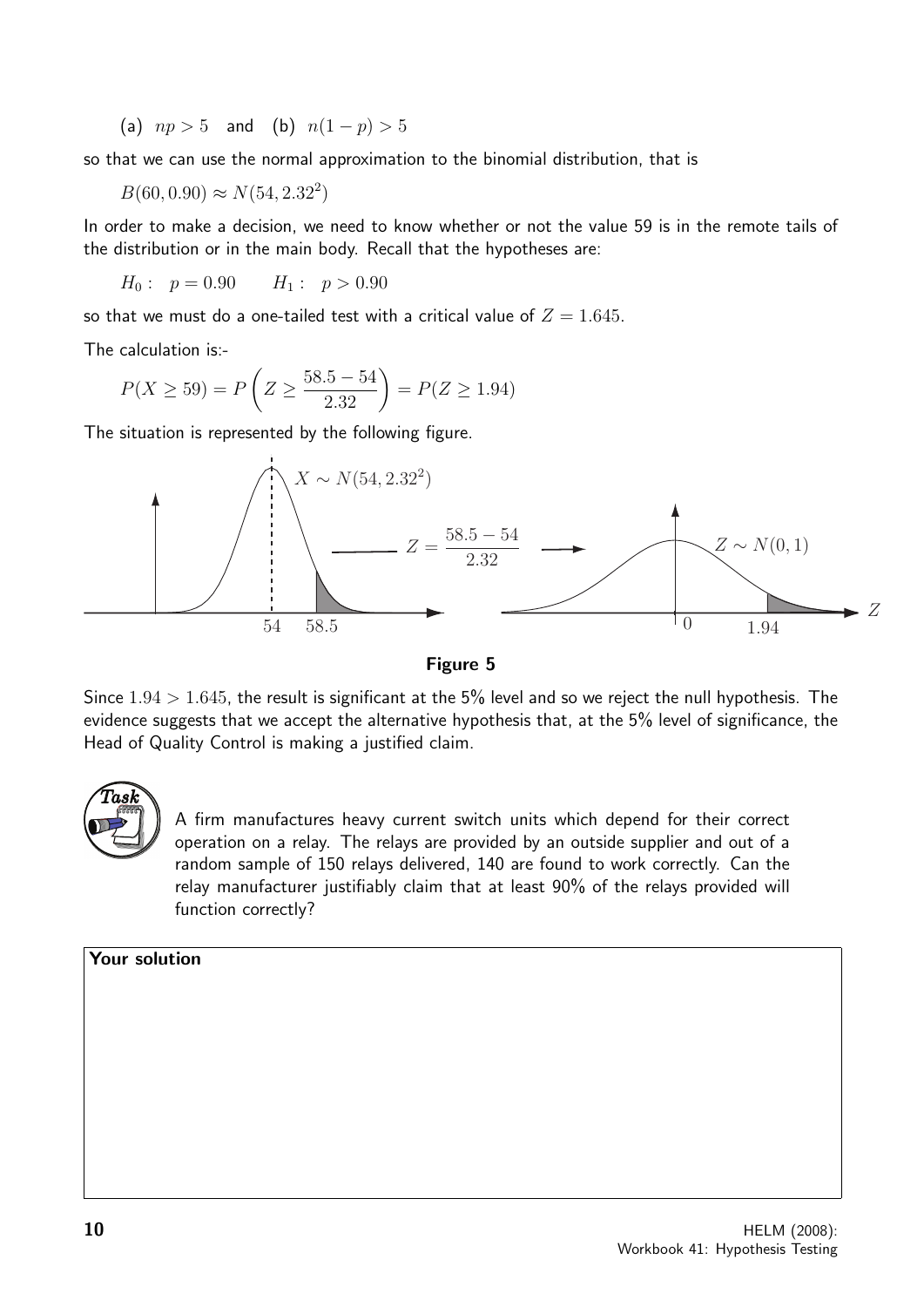

#### Answer

Let  $X$  represent the number of relays working correctly. The required hypotheses are:

$$
X \sim B(150, p)
$$
  $H_0: p = 0.90$   $H_1: p > 0.90$ 

We perform a one-tailed test with critical value  $Z = 1.645$ . The necessary calculations are:

$$
\mu = np = 150 \times 0.90 = 135
$$

$$
\sigma = \sqrt{np(1-p)} = \sqrt{150 \times 0.90 \times 0.10} = 3.67
$$

Since  $np > 5$  and  $n(1 - p) > 5$ , we can use the normal approximation to the binomial distribution. We approximate  $B(150, 0.90) \approx N(135, 3.67^2)$ . Hence:

$$
P(X \ge 140) = P\left(Z = \frac{139.5 - 135}{3.67}\right) = P(Z \ge 1.23)
$$

Since  $1.23 < 1.645$  we cannot reject the null hypothesis at the 5% level of significance.

There is insufficient evidence to support the manufacturer's claim that at least 90% of the relays provided will function correctly.

# **2. Tests for population means**

#### **Tests concerning a single mean**

#### Introduction

In cases where tests involving measurements are performed, it is often possible to statistically hypothesize about the results. Suppose that the boiling point of a particular coolant used in car engines is claimed by a manufacturer to be  $110^{\circ}$ C. Further suppose that a series of accurate measurements made in a laboratory using 8 random samples of the coolant are recorded as:

110.2°, 110.3°, 110.1°, 109.8°, 109.9°, 110.0°, 110.4°, 110.1°,

The mean of these results is  $110.1^{\circ}$ C.

It is reasonable to ask whether, on the basis of the results obtained, we may claim that the boiling point of the coolant is greater than the assumed true boiling point of  $110°C$ . We will return to this problem later in this Workbook after looking at some general results.

#### General results

In general terms, we need to make predictions, based on calculation, about the parameters of the population from which the random sample is drawn. As illustrated above we calculate the sample mean  $\bar{x}$ . The statistical tests used to answer the above question depend on whether the variance of the population is known or not.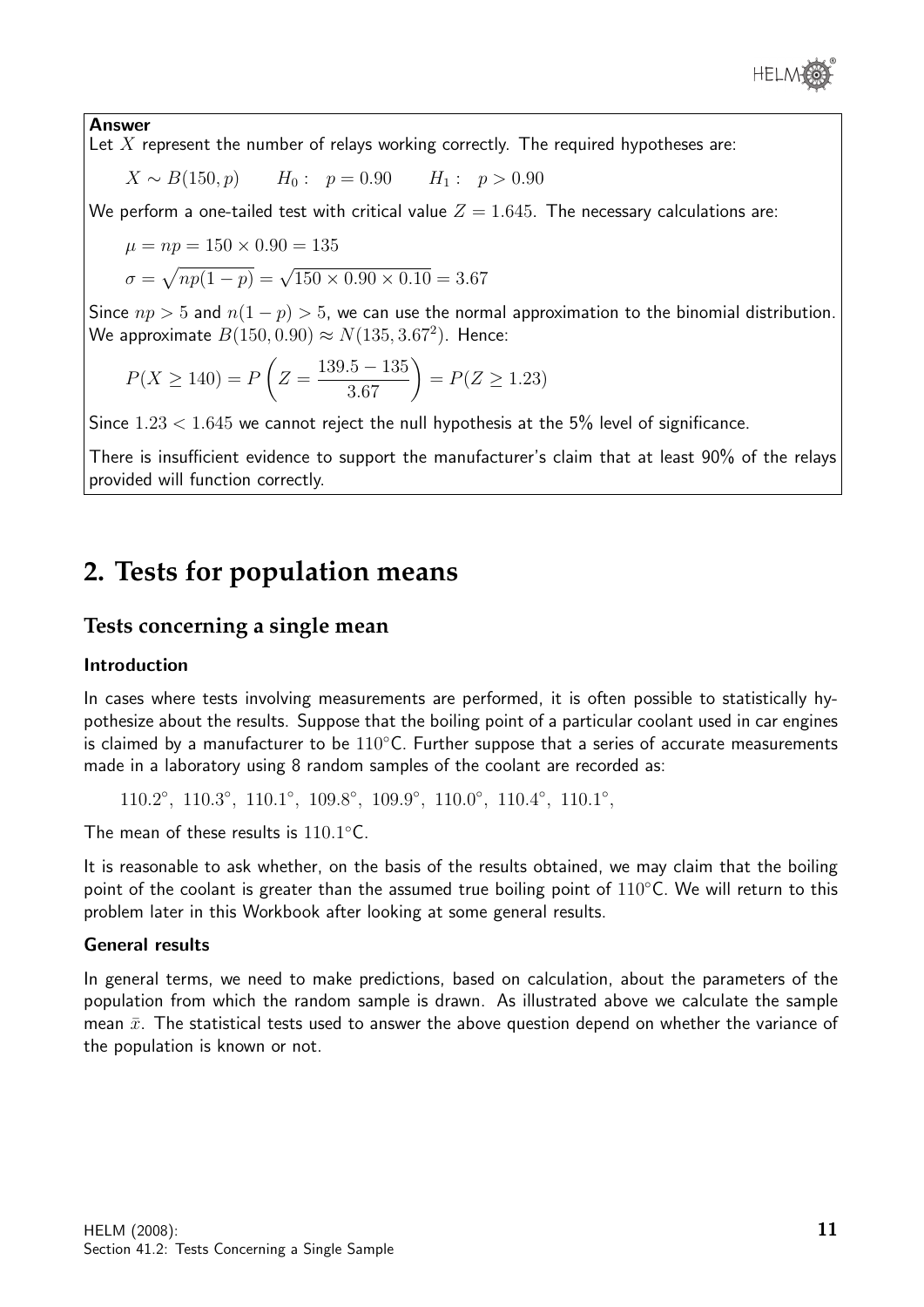#### Case (i) - Population variance known

Firstly we form the null hypothesis that there is no difference between the true population mean  $\mu$ and the theoretical value  $\mu_0$ . That is:

$$
H_0: \ \mu=\mu_0
$$

Secondly we consider drawing samples of size n from the population. If n is large (say  $n > 30$ ) then, because of the central limit theorem, we can often assume that the sample means approximately follow a normal distribution with mean  $\mu$  and standard deviation (standard error of the mean)  $\sigma_n$ given by

$$
\sigma_n = \frac{\sigma}{\sqrt{n}}
$$

It follows that

$$
Z = \frac{\bar{X} - \mu_0}{\sigma / \sqrt{n}}
$$

has a standard normal distribution when the null hypothesis is true. That is, when  $\mu = \mu_0, Z \sim$  $N(0, 1)$ .

We may now set up an alternative hypothesis which can take one of the three forms:

$$
H_1: \mu \neq \mu_0 H_1: \mu > \mu_0 H_1: \mu < \mu_0
$$

depending on the form of deviation from the null hypothesis for which we wish to test. Then we will reject the null hypothesis at the 5% level of significance if

 $|Z| > 1.96$  for a two-tailed test

 $Z > 1.645$  for a (right) one-tailed test

 $Z < -1.645$  for a (left) one-tailed test

In each case we reject  $H_0$  in favour of the alternative hypothesis when Z lies in the remote tail of the standard normal distribution.



# **Example 1**

Dishwasher powder is poured into the cartons in which it is sold by an automatic dispensing machine which is set to dispense 3 kg of powder into each carton. In order to check that the dispensing machine is working to an acceptable standard (i.e. does not need adjustment), a production engineer takes a random samples of 40 cartons and weighs them. It is found that the mean weight of the sample is 3.005 kg. It is known that the dispensing machine operates with a variance of  $0.015^2$  kg<sup>2</sup> and that the manufacturer of the powder is willing to rely on a  $5\%$ level of significance. Does the sample provide the engineer with sufficient evidence that the true mean is not 3.00 kg and so the machine requires adjustment?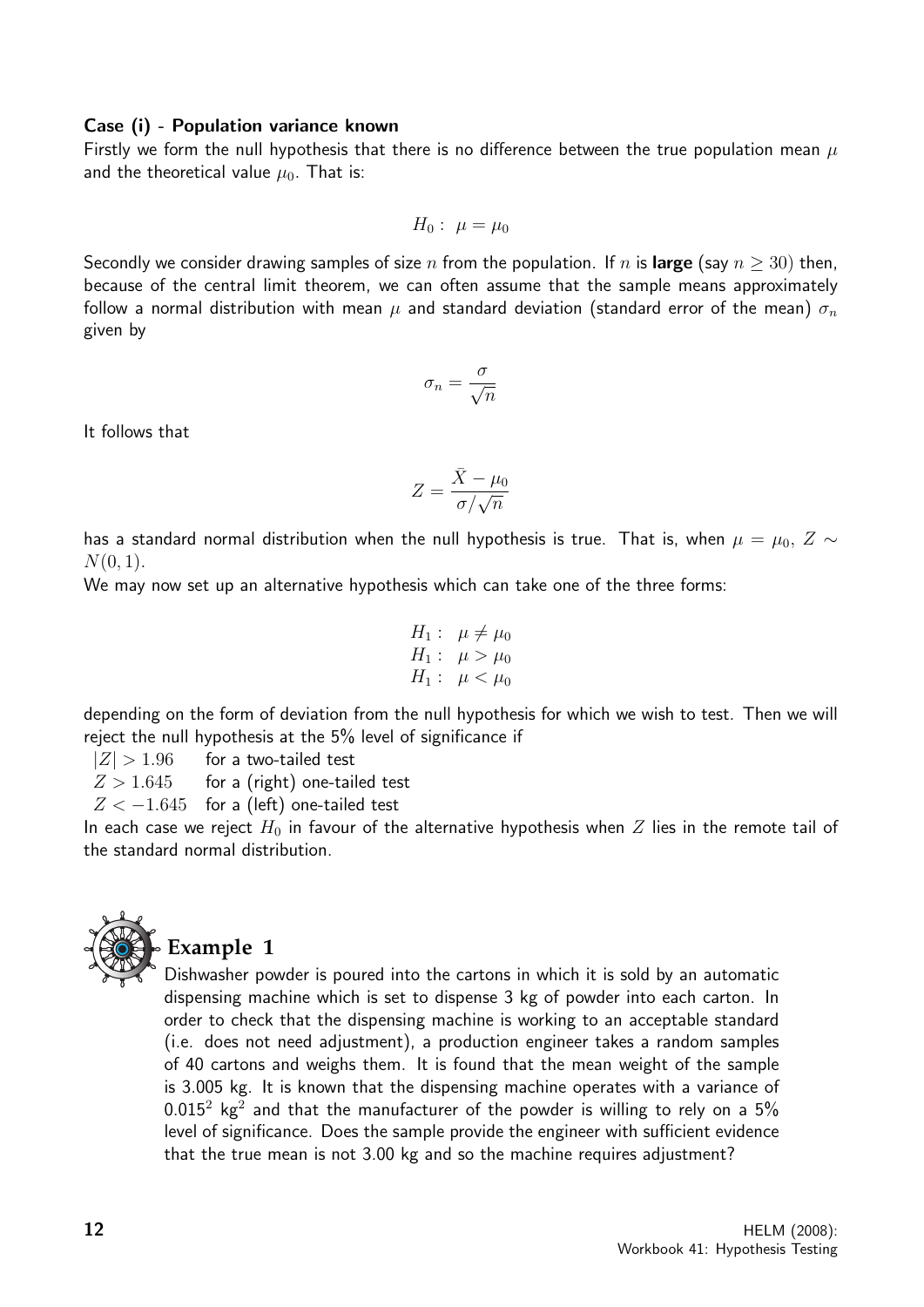

#### Solution

Given that the dispensing machine can over-fill or under-fill the containers, the null and alternative hypotheses are:

$$
H_0: \mu=3 \qquad H_1: \mu \neq 3
$$

Since the sample size is large ( $\geq 30$ ) and we can regard the population as infinite but with a known variance, we can calculate the relevant value of the test statistic  $Z$  by using the formula:

$$
Z = \frac{\bar{x} - \mu_0}{\sigma / \sqrt{n}}
$$

Hence, in this case:

$$
Z = \frac{\bar{x} - \mu_0}{\sigma / \sqrt{n}} = \frac{3.005 - 3}{0.015 / \sqrt{40}} = 2.108
$$

and since we are performing a two-tailed test at the 5% level of significance and have found that  $|Z| > 1.96$ , that is, Z is outside the range  $[-1.96, 1.96]$ , we must reject the null hypothesis and conclude that the machine is not operating acceptably and needs adjustment.

#### Case (ii) - Population variance unknown

We have exactly the same situation as that described in Case (i) but do not know the value of the population variance  $\sigma^2$ . Therefore we estimate it using

$$
s^{2} = \frac{1}{n-1} \sum_{i=1}^{n} (x_{i} - \bar{x})^{2}
$$

and calculate the test statistic

$$
T = \frac{\bar{x} - \mu_0}{\sqrt{s^2/n}}.
$$

However, because we are now dividing by an estimate, which is itself random, this test statistic does not have a standard normal distribution under the null hypothesis. Instead it has a distribution called Student's t-distribution on  $n-1$  degrees of freedom. The number of degrees of freedom is the same as that which we have already seen when we looked at the  $\chi^2$  distribution in connection with sample variances in Workbook 40. So, for example, instead of comparing Z with  $\pm 1.96$  for a two-sided test at the 5% level, when  $\sigma^2$  is known, we compare  $T$  with a value from the  $t$ -distribution which depends on the sample size through the number of degrees of freedom. The  $t$ -distribution is symmetric, centred at zero and, for all but very small numbers of degrees of freedom, has a shape similar to that of a standard normal distribution but with a larger variance. A table which gives the values which we need is provided at the back of this Workbook. For example, if we have a two-sided test at the 5% level of significance and a sample size  $n = 15$ , then the number of degrees of freedom is 14 and we compare  $|T|$  with the upper 2.5% point which is 2.145.

Looking at the table and comparing it with the values for a standard normal distribution we can see that, as the number of degrees of freedom becomes large, the t-distribution gets closer to the standard normal distribution so that, for large samples, it makes little difference which we use. It is also true that, under most circumstances, even if we do not know that the distribution from which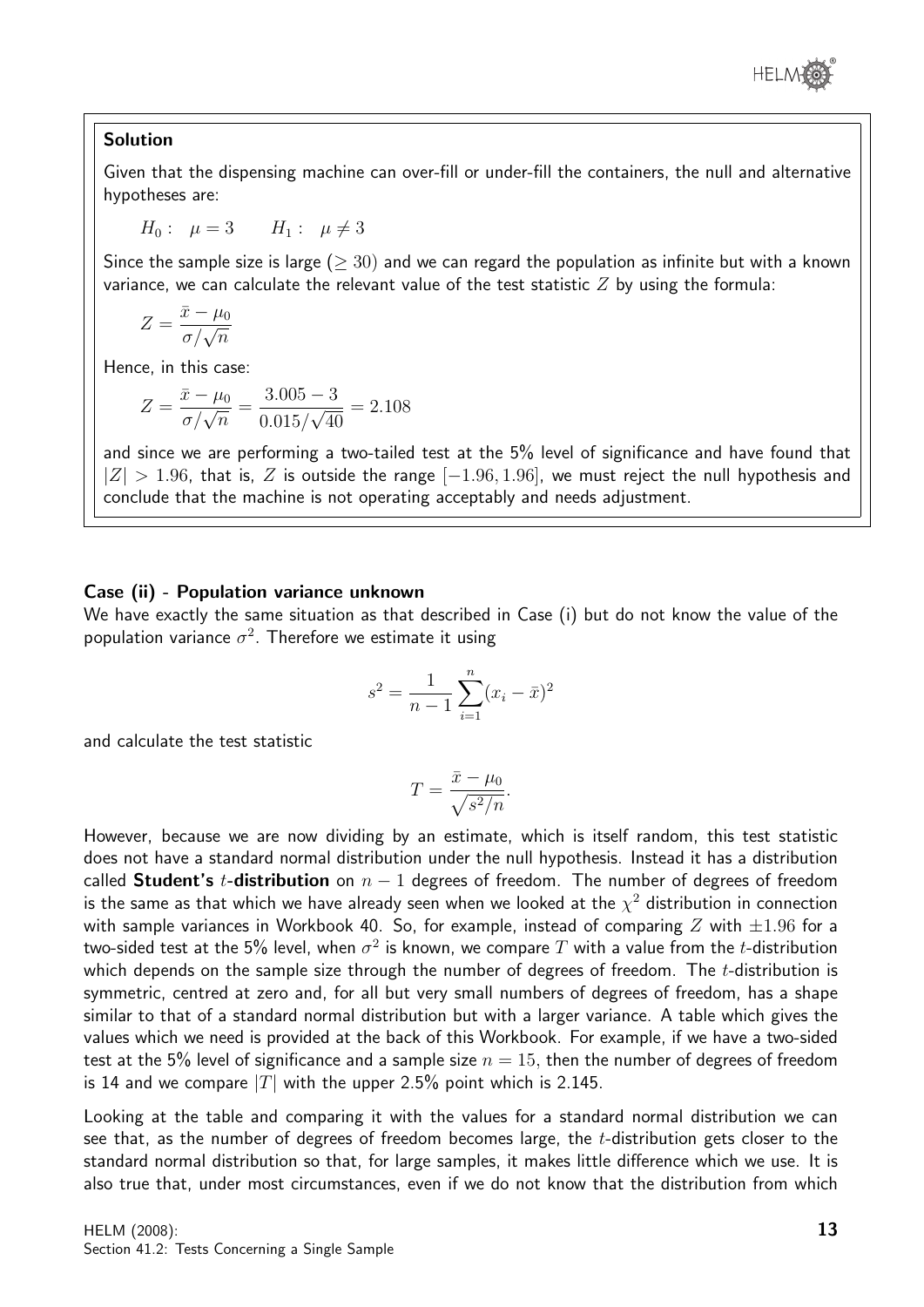data are drawn is normal, a  $t$ -test provides a good approximation when the sample size is reasonably large. In other circumstances, for example when normality cannot be assumed and the sample is small, we need to use other procedures, often non-parametric tests. In summary we have the following.

| <b>Population</b> | <b>Variance</b> | Sample size | <b>Test</b>             |
|-------------------|-----------------|-------------|-------------------------|
| Normal            | Known           | Small       | Normal $(Z)$            |
| Normal            | Known           | Large       | Normal $(Z)$            |
| Normal            | Unknown         | Small       |                         |
| Normal            | Unknown         | Large       | t but $Z$ approximates  |
| Not Normal        | Either          | Small       | Non-parametric          |
| Not Normal        | Known           | Large       | $Z$ approximates        |
| Not Normal        | Unknown         | Large       | $Z$ and $t$ approximate |

Non-parametric testing is covered in HELM 45.



# **Example 2**

The average useful life of a random sample of 33 similar calculator batteries made on a production line is found to be 99.5 hours continuous use. The sample variance is  $18.49$  hours<sup>2</sup>. Test the null hypothesis that the population mean lifetime is  $100$ hours against the alternative that it is less. Use the 5% level of significance.

#### Solution

The null and alternative hypotheses are:

$$
H_0: \ \mu = 100 \qquad H_1: \ \mu < 100
$$

Our test statistic is

$$
T = \frac{\bar{x} - \mu_0}{\sqrt{s^2/n}}
$$

In this case

$$
T = \frac{99.5 - 100.0}{\sqrt{18.49/33}}
$$
  
= -0.668

and the number of degrees of freedom is  $n - 1 = 33 - 1 = 32$ . The table does not give values for 32 degrees of freedom but it does give values for 30 degrees of freedom and for 40 and the values for 32 must be in between. The lower 5% points for 30 and 40 degrees of freedom are  $-1.697$  and  $-1.684$  respectively. Clearly our observed value of  $-0.668$  is not significant and we do not have sufficient evidence to reject the null hypothesis that  $\mu = 100$ .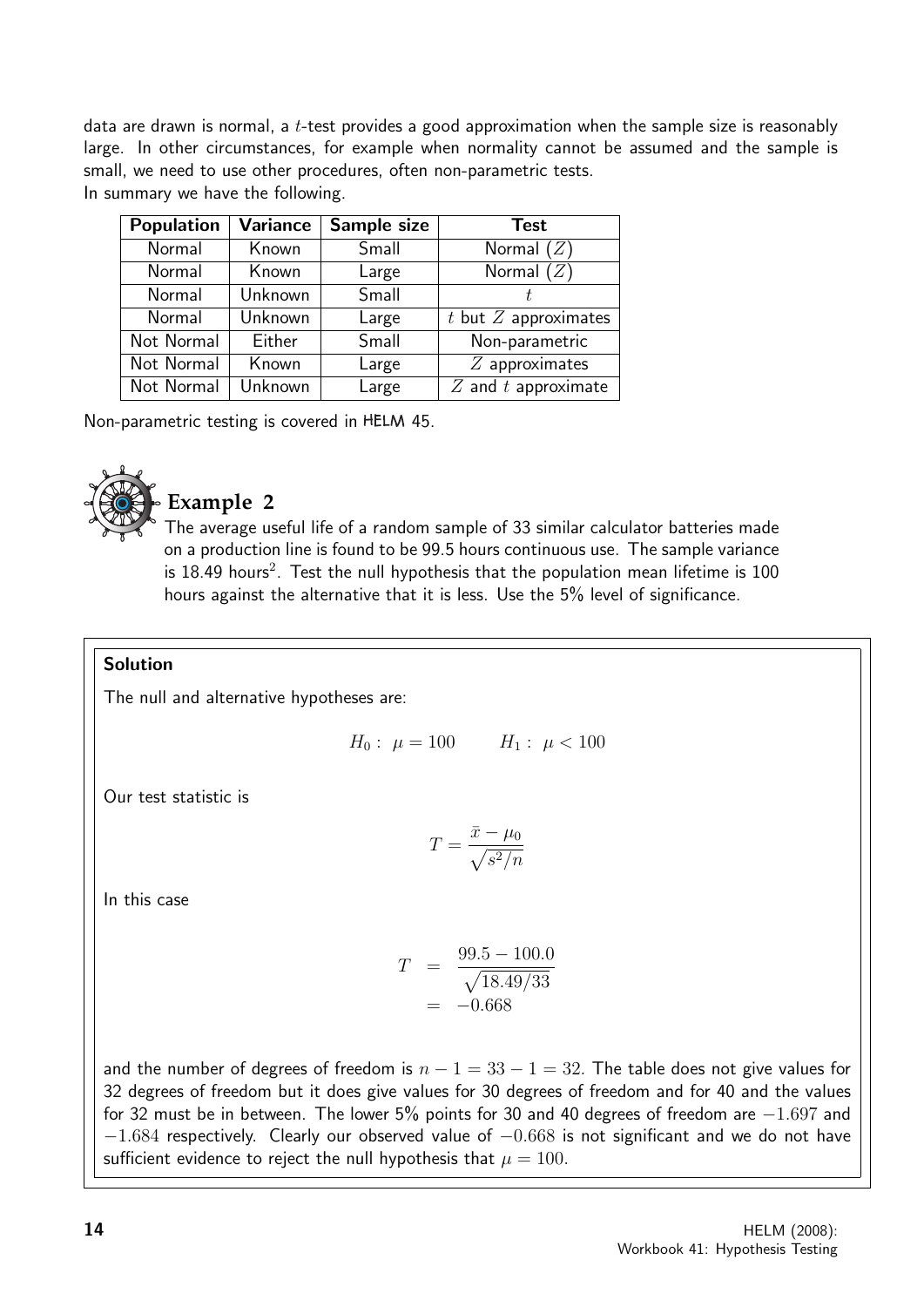

Solve the problem given at the start of subsection 2 (page 11). Note the sample is small and you will have to estimate the population variance from the sample variance. Use the tabulated values of the  $t$ -distribution given at the end of this Workbook in conjunction with the appropriate number of degrees of freedom.

#### Your solution

#### Answer

The null and alternative hypotheses are:

 $H_0: \mu = 110$   $H_1: \mu > 110$ 

The value of the sample variance is given by the formula

$$
s^{2} = \frac{\sum (x - \bar{x})^{2}}{n - 1} = \frac{0.28}{7} = 0.004
$$

The test statistic  $t$  is given by

$$
t = \frac{\bar{x} - \mu_0}{s / \sqrt{n}} = \frac{110.1 - 110}{\sqrt{0.04 / \sqrt{8}}} = \frac{0.1 \times \sqrt{8}}{0.2} = 1.414
$$

At the 5% level of significance and using  $8-1=7$  degrees of freedom, the value of  $t_{\alpha,\nu}$  from tables is 1.895. Since  $1.414 < 1.895$ , we cannot reject the null hypothesis in favour of the alternative hypothesis. On the basis of the evidence available, we are not able to conclude that the boiling point of the coolant is greater than 110℃.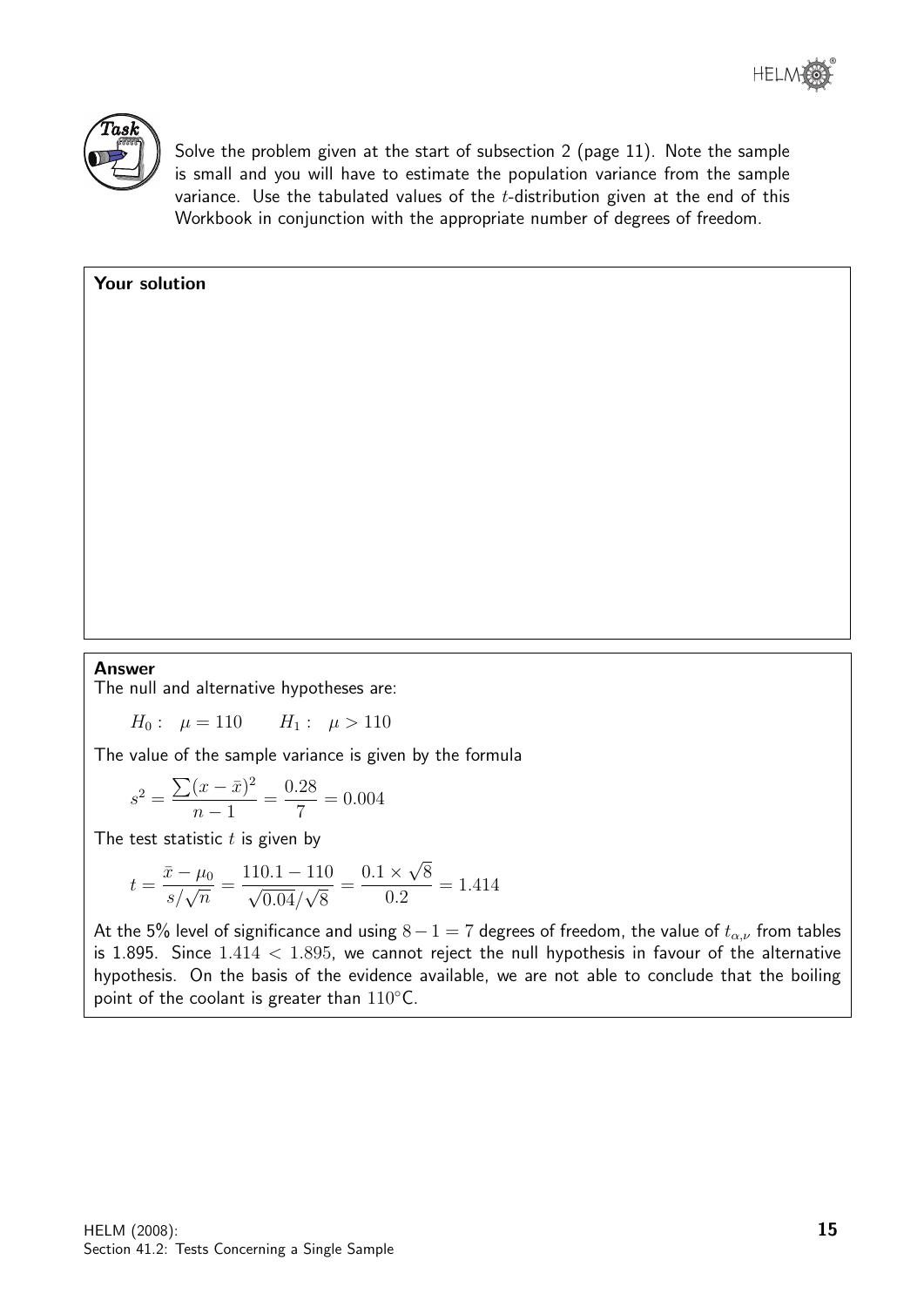# **General comments about tests concerning a population mean**

- (a) The sample mean  $\bar{x}$  is often used as a test statistic when testing a hypothesis concerning a population mean  $\mu$ .
- (b) Even if the population distribution cannot be assumed to be normal, the distribution of sample means can often be assumed to be normal. This depends on the sample size.
- (c) The tests described above sometimes require us to assume that the population variance is known. This is often unrealistic and we turn to the  $t$ -test to deal with cases where the population standard deviation is unknown and must be estimated from the data available.

## **General comments on the** t**-test**

- (a) The test only applies when the underlying distribution can be assumed to be normal.
- (b) The test is used when the standard deviation of the parent population has to be estimated.
- (c) As the sample size n get larger, the distribution approximates to the standard normal distribution.
- (d) The distribution depends on the number of degrees of freedom, for a single sample or equal paired samples (see below), the number of degrees of freedom is always one less than the sample size.

## **Tests concerning paired data**

Sometimes experimental data may be directly compared using an appropriate test. The following Example looks at experimental data concerning the throttle reaction times of two turbochargers fitted to an internal combustion engine.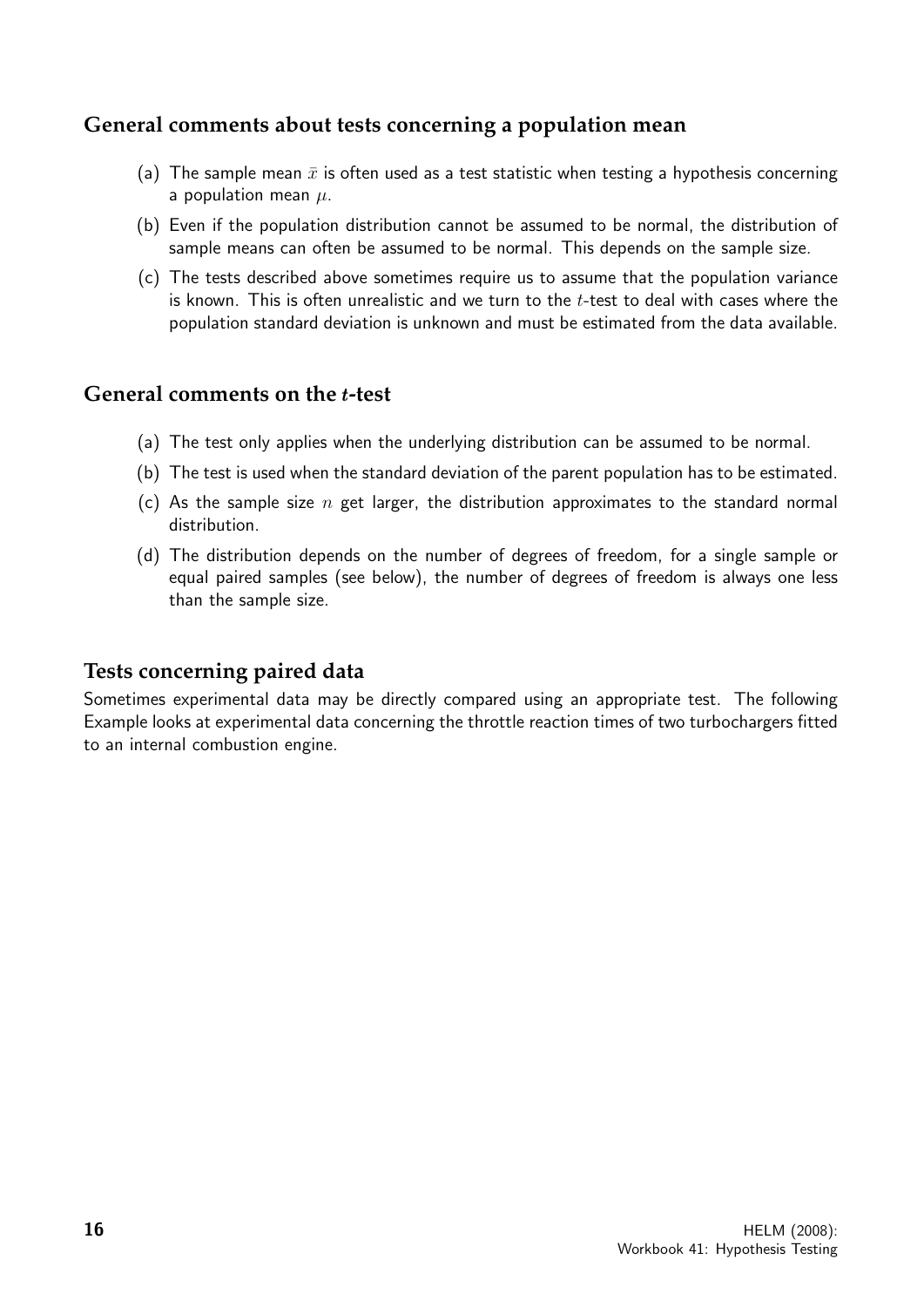



# **Example 3**

In order to test the hypothesis that two standard turbochargers  $A$  and  $B$  have the same throttle reaction times, a random sample of 7 cars were fitted with the turbochargers and the throttle reaction times measured. The results were as follows:

| Car                                                                                                                |  |                                                                      |  |  |
|--------------------------------------------------------------------------------------------------------------------|--|----------------------------------------------------------------------|--|--|
| Throttle Reaction time for A; R1   0.223   0.212   0.201   0.205   0.216   0.211   0.209                           |  |                                                                      |  |  |
| Throttle Reaction time for $B$ ; $R2 \mid 0.208 \mid 0.207 \mid 0.203 \mid 0.204 \mid 0.205 \mid 0.202 \mid 0.206$ |  |                                                                      |  |  |
| $D = R1 - R2$                                                                                                      |  | $0.015$   $0.005$   $-0.002$   $0.001$   $0.011$   $0.009$   $0.003$ |  |  |

#### Solution

Let  $D$  be the difference between the throttle reaction times of the two turbochargers. We assume that the distribution of D is normal. Our null hypothesis is that  $\mu_D$ , the mean of the population of differences, is zero. We must decide between the two hypotheses

$$
H_0: \mu_D = 0 \qquad H_1: \mu_D \neq 0
$$

The alternative hypothesis here indicates that we perform a two-tailed test. Let  $\bar{d}$  be the sample mean of the seven observed differences. Then

$$
\bar{d} = \frac{\sum d}{7} = \frac{0.042}{7} = 0.006
$$

The sample variance of the differences is

$$
s_d^2 = \frac{\sum (d - \bar{d})^2}{n - 1} = \frac{0.000214}{6} = 3.5667 \times 10^{-5}
$$

The value of the test statistic is

$$
|t| = \frac{|\bar{d} - 0|}{\sqrt{s_d^2/n}} = \frac{0.006}{\sqrt{3.5667 \times 10^{-5}/7}} = 2.658
$$

The number of degrees of freedom is  $7 - 1 = 6$  and the critical value from the table is 2.447. Since  $2.658 > 2.447$  we reject  $H_0$  at the 5% level and conclude that the evidence suggests that there is a difference in the throttle reaction times between the two turbochargers.